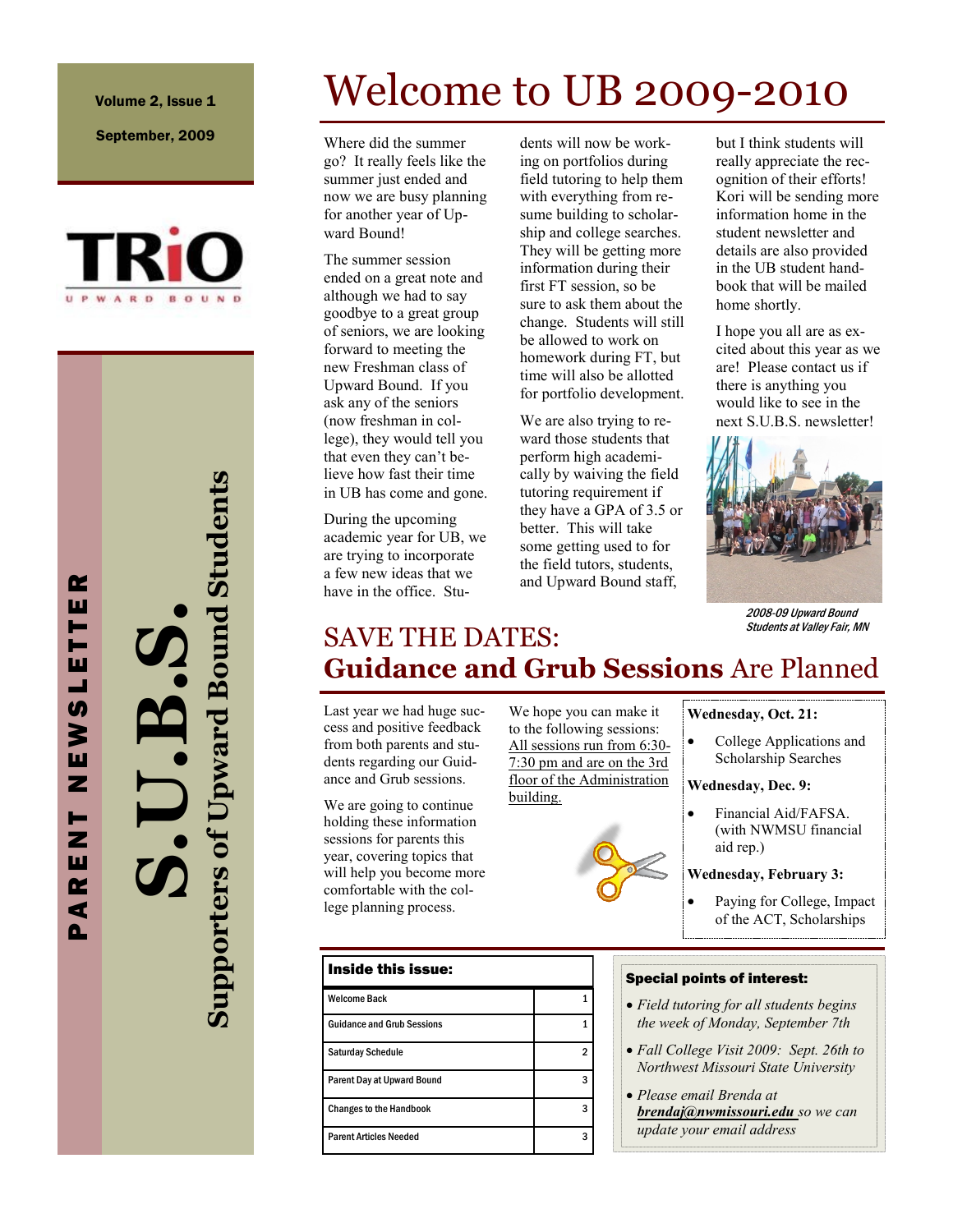### 2009-2010 Saturday Session Dates

*Upward Bound Saturday sessions take place from 8:30 a.m. to 12:00 p.m. on the third floor of the Administration Building at Northwest Missouri State University.*

| September 26 | <b>NWMSU College Visit</b>               | January 30  | <b>Regular Session</b> |
|--------------|------------------------------------------|-------------|------------------------|
| October 17   | Regular Session / Visitors Welcome       | February 27 | <b>Regular Session</b> |
| October 31   | <b>Regular Session /Visitors Welcome</b> | March 13    | <b>Regular Session</b> |
|              | (UB Parent Day)<br>April 10              |             | <b>Regular Session</b> |
| November 14  | <b>Regular Session /Visitors Welcome</b> | April 24    | <b>Regular Session</b> |
| December 5   | <b>Regular Session /Visitors Welcome</b> |             |                        |
| January 9    | <b>Regular Session</b>                   |             |                        |

| <b>School</b>       | <b>Pick Up Time</b> | <b>Drop Off Time</b> | Location             |
|---------------------|---------------------|----------------------|----------------------|
| King City           | $7:30$ a.m.         | $1:40$ p.m.          | High School          |
| Stanberry           | $7:45$ a.m.         | $1:25$ p.m.          | High School          |
| Northeast Nodaway   | $8:05$ a.m.         | $1:05$ p.m.          | High School          |
| Rock Port           | $7:30$ a.m.         | $1:50$ p.m.          | High School          |
| Tarkio              | $7:45$ a.m.         | $1:35$ p.m.          | High School          |
| West Nodaway        | 8:10 a.m.           | $1:10$ p.m.          | High School          |
| <b>Arrive NWMSU</b> | 8:30 a.m.           |                      | Administration Bldg. |
| <b>Leave NWMSU</b>  | **12:15 p.m.        |                      | Administration       |

**\*\* Busses typically stop at McDonald's after session from 12:15-12:45 p.m.**

|            | <b>Saturday Class Schedule</b> |                        |  |
|------------|--------------------------------|------------------------|--|
| Be sure to | $8:30 - 8:45$                  | Announcements          |  |
| keep this  | $8:45 - 9:30$                  | Workshops              |  |
| schedule   | $9:35 - 10:20$                 | Class                  |  |
| handy!!    | $10:25 - 11:10$                | Tutoring               |  |
|            | $11:15 - 12:00$                | Class                  |  |
|            | 12:00                          | Stipends and Check-Out |  |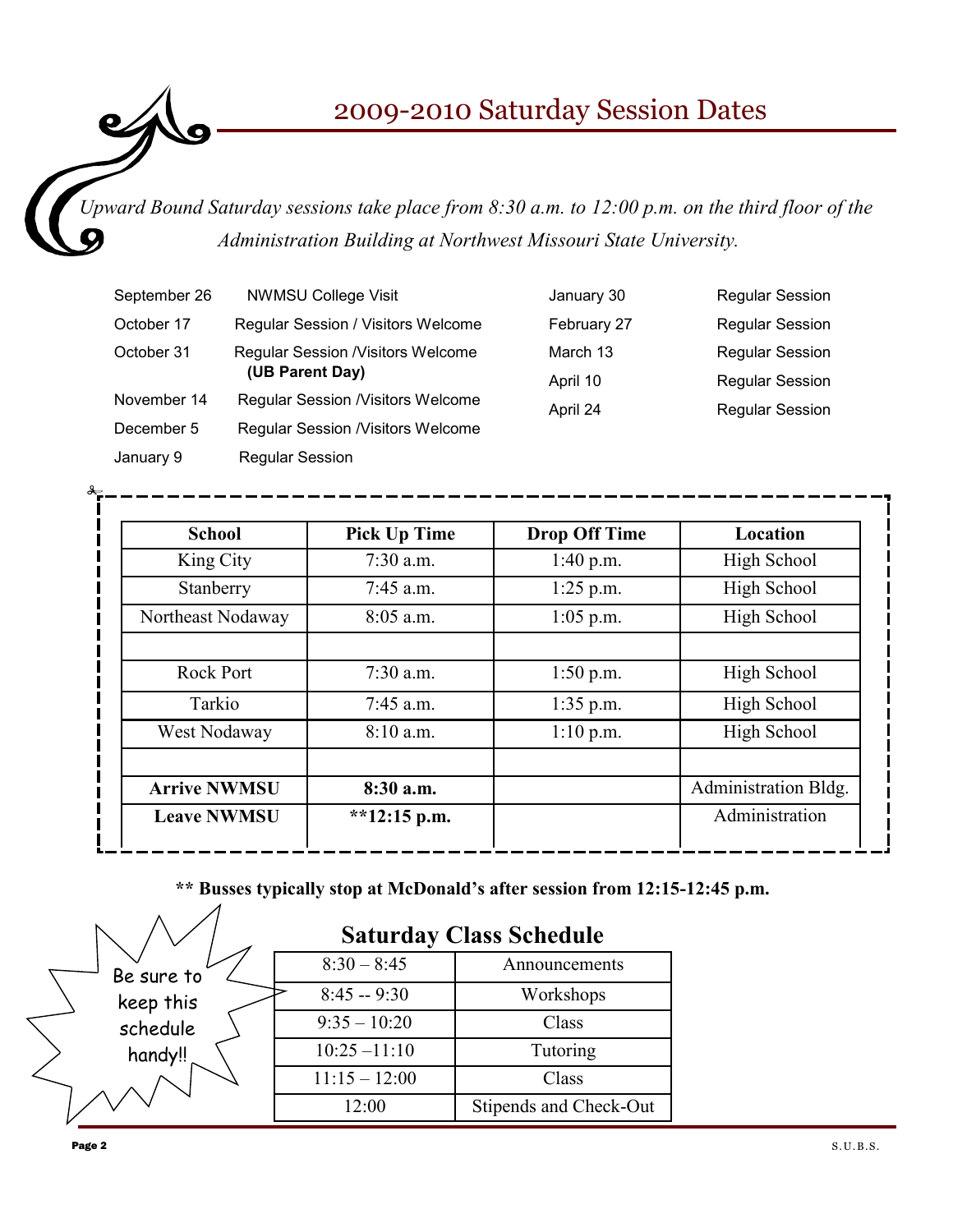# 1st Annual Upward Bound Parent Day

The central staff at Upward Bound is continuously trying to come up with more ways to get our parents involved in the program. One of the ways we hope to do this is by having parents join their students at one of our Saturday sessions.

Many of you are aware that your students are attending classes on Saturdays that will help them with the transition to college. What most of you have never seen is a first-hand account of what actually goes on during an Upward Bound Saturday session!

During the **October 31st** Saturday session, we are inviting all parents of UB students to come and shadow their student for the morning.

You will attend workshops and classes with your student, as well as participate in a parent workshop while your student is in tutoring.

This is a great opportunity to see how UB conducts their sessions and meet other parents in the program!

This session will also be a day that our visitors and their parents will be in attendance and we are hoping that some of our 'veteran' parents can answer questions for those that are just beginning their Upward Bound journey.

If you have any questions regarding UB Parent Day, please do not hesitate to call the UB office at 660.562.1630.

We hope you can make it!



UB Parent Day is Saturday, October 31st. Come and see a typical day of your UB student.



# UPDATES to UPWARD BOUND HANDBOOK!!!

In the near future, your students will be receiv-

ing the 2009-2010 Upward Bound student handbook.

Although most of the information carries over from year to year, there are a few important changes that you need to make note of that will impact the current academic year.

Both changes are related to our field tutoring component. During field tutoring, students will now be working on a portfolio which provides different activities

to complete throughout the year. These activities are designed to help your student compile items that will be useful now (resumes, letters of recommendation) and others that they will need as they prepare for college (scholarship searches, FAFSA Q&A, etc.). Some of the activities require the students to speak with their parents (can you believe it?) so be looking forward to your student coming to you for some discussion covering many different topics.

The next change is allowing students

with a GPA of 3.5 or higher a reprieve from weekly field tutoring at their school. They will still need to check in with UB via Skype, but we feel they should be rewarded for their high academic achievement.

Kori has outlined both of these changes in detail in the AYC handbook that your student should receive shortly. If you have any questions about either of these changes, please contact Kori, our Academic Coordinator at 660.562.1647.

## Parent Articles Needed

Although we usually have plenty of information to send you in our newsletter, S.U.B.S. is hoping to add a section each month that will showcase an article written by a UB parent or family member for other UB parents or family members.

It is our hope that this will give other parents an opportunity to share experiences, concerns, or the impact that Upward Bound has had on their student.

If you are interested in writing a short article for a future edition of S.U.B.S., please contact Brenda at 660.562.1638 or send the write up to: brendaj@nwmissouri.edu

Articles can be submitted at anytime, and will appear in the following month's edition. Any topic is welcome. Chances are, if something is on your mind, it is also on the minds of our other parents.

Your input may be as simple as questions you may have that we will respond to for others to see.

I appreciate your help in advance as we make our parent

newsletter the best it can be.